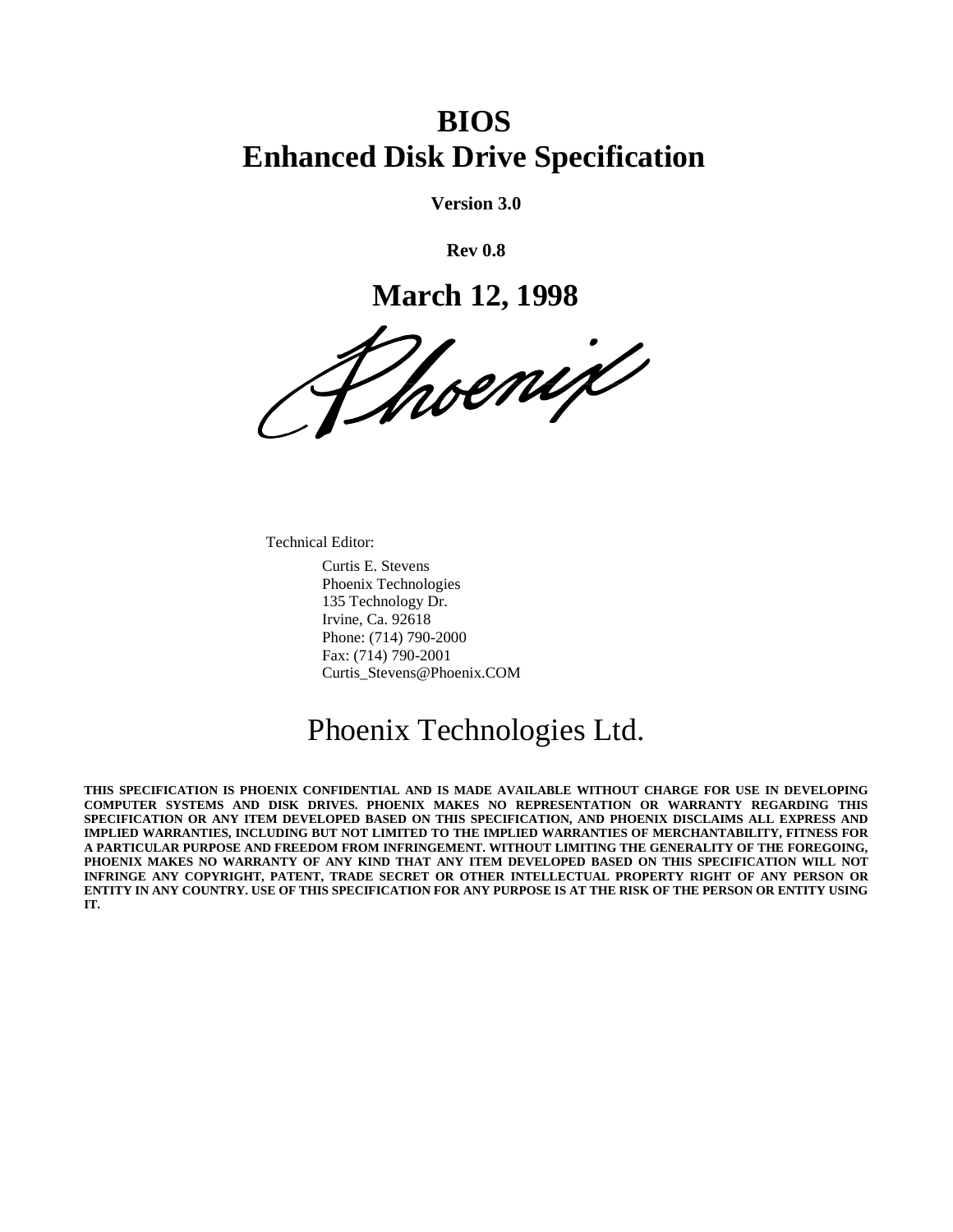|                   |                   | <b>Revision History</b>                                                        |
|-------------------|-------------------|--------------------------------------------------------------------------------|
| <b>Rev</b>        | <b>Date</b>       | <b>Description</b>                                                             |
| $\overline{0}$    | November 30, 1997 | <b>Initial Release</b>                                                         |
| .7                | January 19, 1998  | Changed Major rev to 3                                                         |
|                   |                   | Reorganized document and removed all references to ATA only technology.        |
|                   |                   | Added list of contributors                                                     |
|                   |                   | Added 1394 access API                                                          |
|                   |                   | Changed INT 13 Fn 48 in a big way                                              |
|                   |                   | Remaining work includes security and partitioned media in A:                   |
| $\boldsymbol{.8}$ | March 21, 1998    | Added updates to support IA-64 architecture.                                   |
|                   |                   | Updated list of contributers                                                   |
|                   |                   | Further integrated INT 13 FN 50                                                |
|                   |                   | Revised INT 13 FN 45 to require all devices be unlocked on hard or soft resets |
|                   |                   | Updated the extensions revision from 22 to 30h                                 |

|                       | <b>Contributors</b>    |                                    |
|-----------------------|------------------------|------------------------------------|
| <b>Name</b>           | Company                | <b>E-Mail Address</b>              |
| Mani Ayyer            | Intel PCD              | Mani Ayyar@ccm.sc.intel.com        |
| <b>Rick Bramley</b>   | Phoenix Technologies   | Rick_bramley@phoenix.com           |
| Mike Glass            | <b>Microsoft</b>       | mglass@MICROSOFT.com               |
| Don James             | Compaq                 | Don.James@Compaq.com               |
| <b>Robert Hale</b>    | Intel OPSD             | Robert_P_Hale@ccm2.hf.intel.com    |
| Dave Morrison         | Microsoft              | DaveMor@Microsoft.COM              |
| Rajeev Nalawadi       | Intel PCD              | rajeev_k_nalawadi@CCM.FM.Intel.com |
| <b>Shaun Pierce</b>   | Microsoft              | Shaunp@microsoft.com               |
| <b>Bob Riney</b>      | Microsoft              | BobRi@Microsoft.COM                |
| <b>Curtis Stevens</b> | Phoenix Technologies   | Curtis_stevens@phoenix.com         |
| Dong Wei              | <b>Hewlett Packard</b> | dong_wei@hp.com                    |
| Mark Williams         | Microsoft              | markwi@microsoft.com               |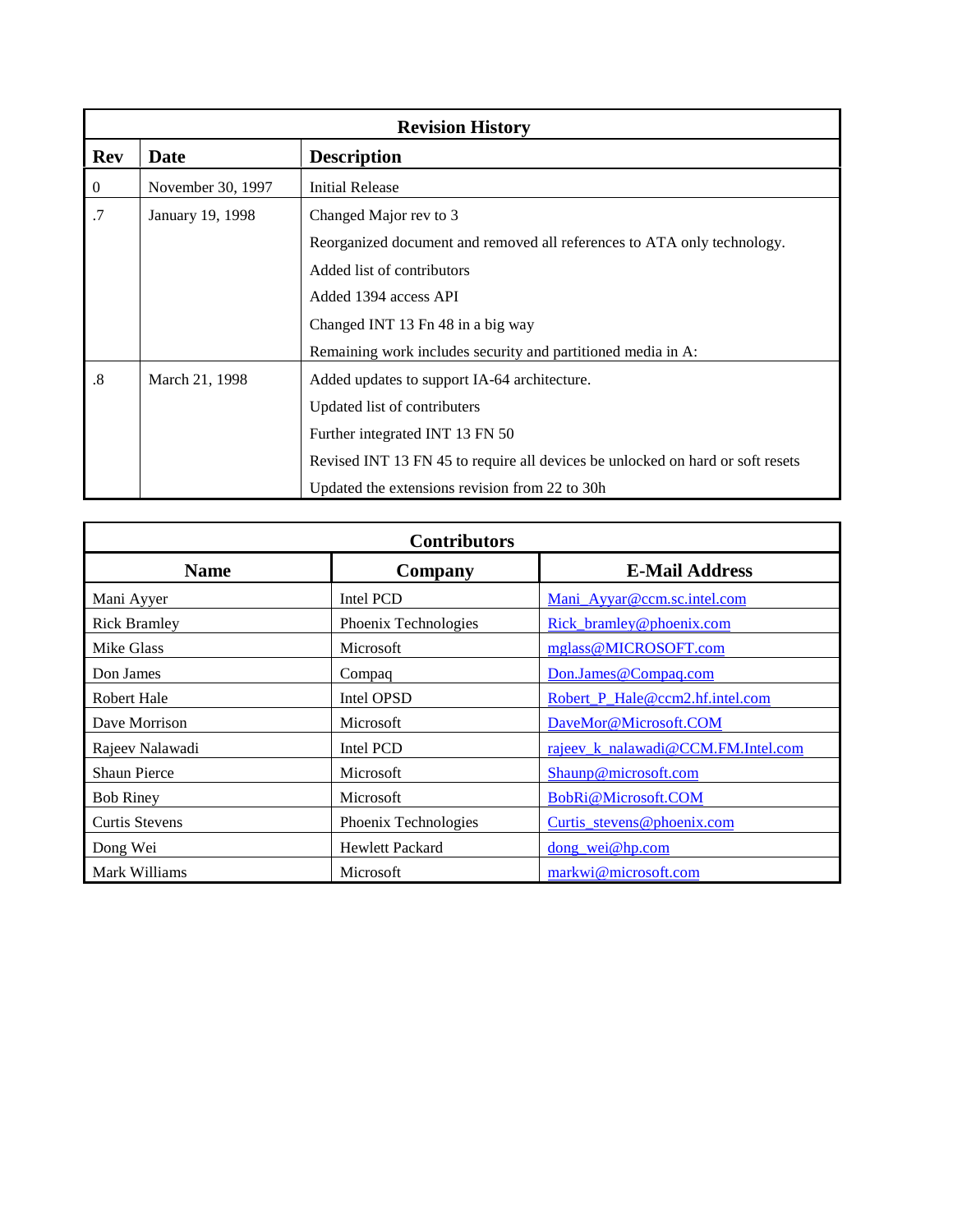#### **Contents**

#### $\mathbf{1}$  $\overline{2}$ 3  $\Delta$  $4.1$  $42$  $4.3.1$  $4.3.2$  $4.3.3$ 5 52  $53$ 5.4  $5.5$ 5.6 5.7 5.8.1 5.8.2 5.8.3 6

#### Page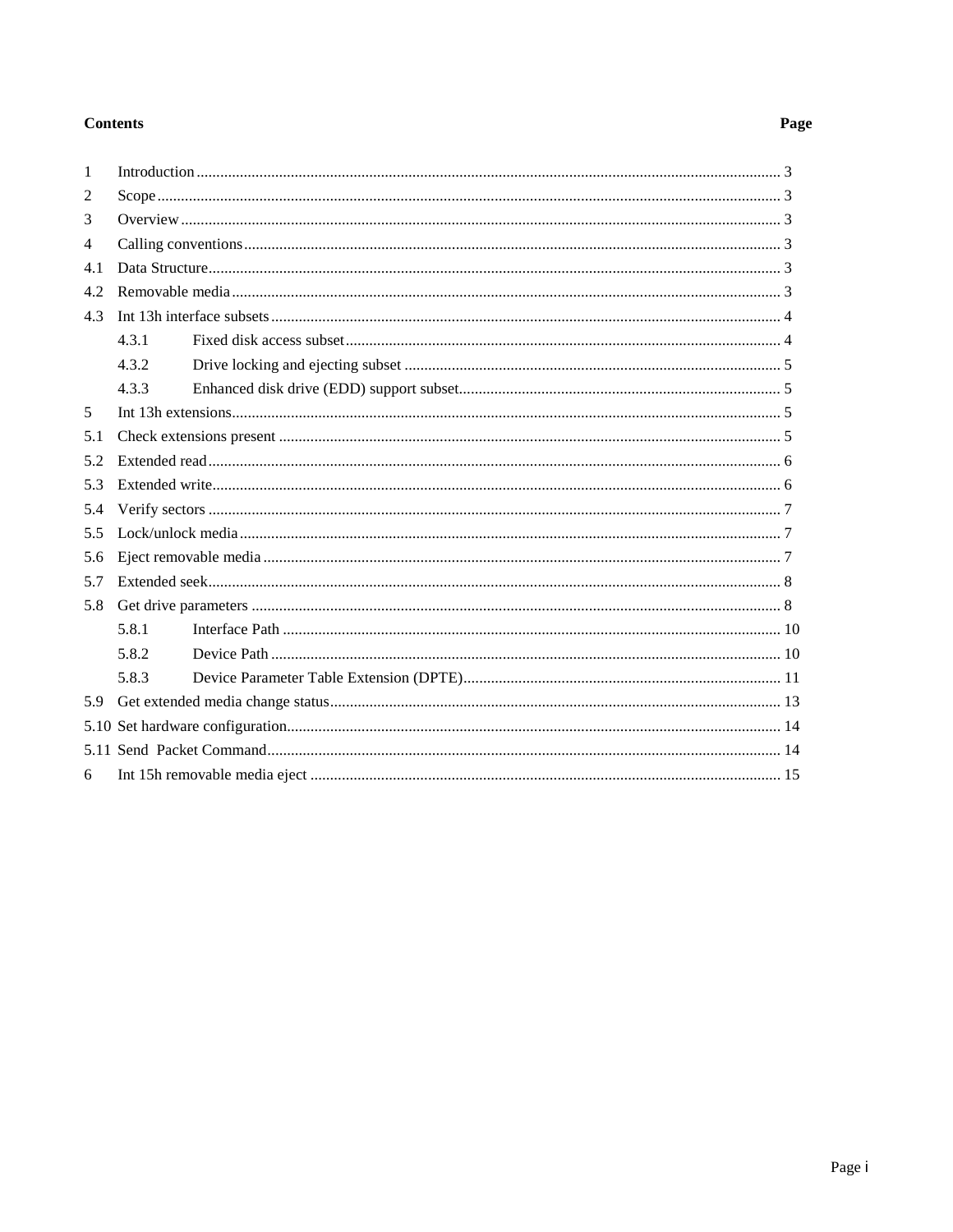## **Tables**

## Page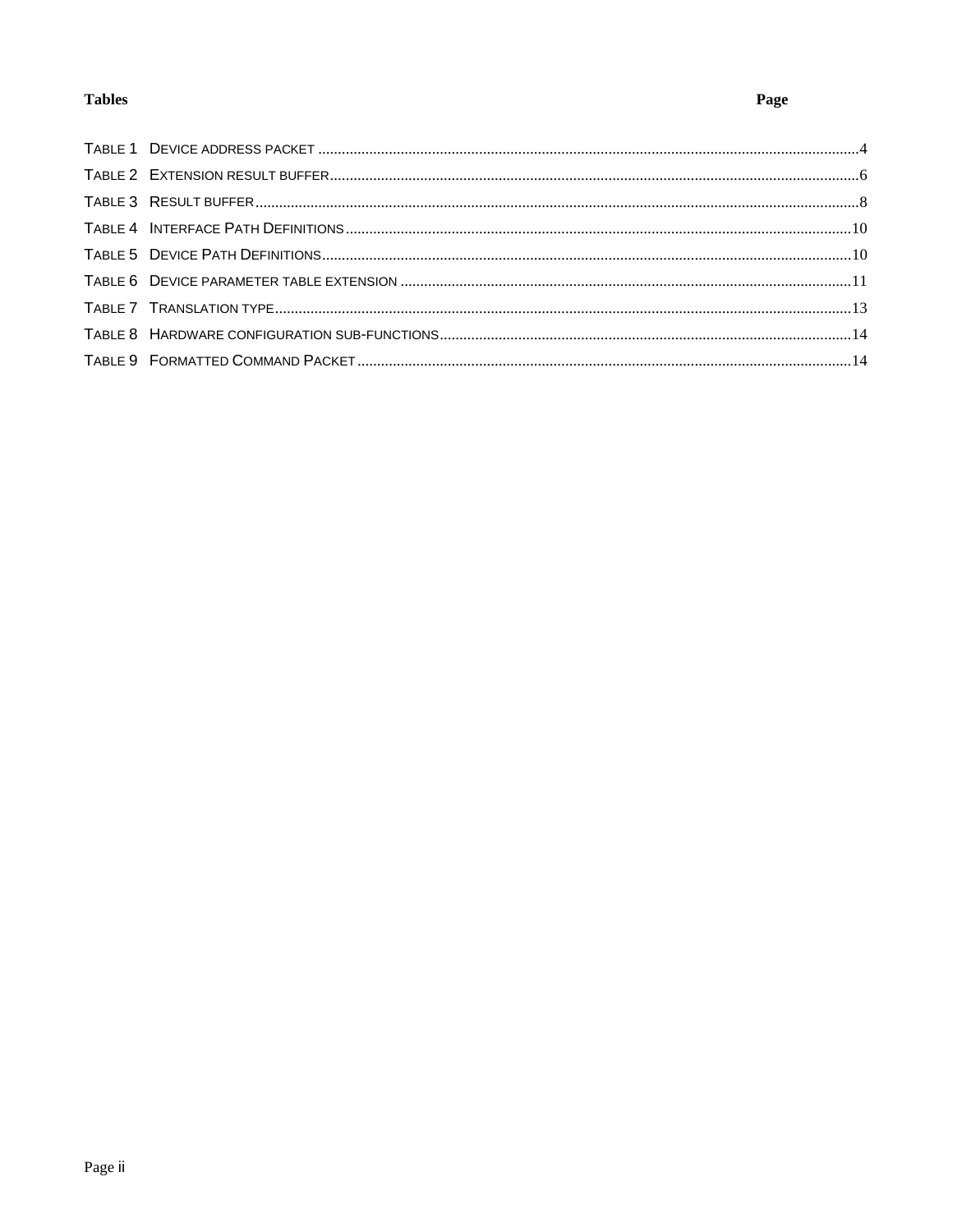## **1 Introduction**

In the past, DOS has accessed its mass storage devices using a BIOS provided INT 13 interface. This interface was designed in the early 1980's and upgraded in the late 1980's. The maximum theoretical capacity of this API is 8.4 giga-bytes. This INT 13 interface, now known as the legacy INT 13 interface, uses function numbers 1-15h and is Cylinder-Head-Sector (CHS) oriented. An extended INT 13 interface has been created, the purpose of these Int 13h extensions is to:

Replace CHS addressing with Logical Block Addressing (LBA).

Remove the current requirement of using interrupt 41h/46h to point at the Fixed Disk Parameter Table information.

Give the BIOS better control over how this data is used.

Make location and configuration information available to operating systems that do not use the BIOS to access mass storage devices.

Many BIOS, Option ROM, and OS vendors have already implemented the extensions defined in this document for ATA and SCSI style devices. EDD 3.0 builds on EDD 1.1 to enable other mass storage technologies, such as 1394, Fibre Channel, and USB.

## **2 Scope**

This document builds on EDD 1.1, available free of charge at WWW.PHOENIX.COM. The reader should be familiar with EDD 1.1, legacy INT 13, and other related technologies such as ATA, ATAPI, 1394 and Fibre Channel. It is the intention of the sponsors of this document to create a unified work environment for PC users that allows the operating system to provide the same drive letters that DOS provides. Other related documents include:

El Torito CD-ROM Boot Specification

TBD

### **3 Overview**

EDD 3.0 provides a linkage between the BIOS device assignments on the operating system drive letter assignments. There are several benefits provided by full implementation of this specification as follows:

DOS and other operating systems, such as Win '98 and Win NT, will provide the same drive letter assignments to the user. The result of this capability is that new drives can be added to an EDD 3.0 system, and the existing drive letters will not change.

New technologies, such as 1394, blur the difference between fixed and removable media. Compatibility with this specification requires that operating systems allow removable media devices, such as the Iomega Zip, Fujitsu MO, and MKE LS-120/SuperDisk, work equally well as A:, B:, C:, as well as D: and above. The problem being solved is that the media can have data on it that renders it incompatible with certain drive letters.

## **4 Calling conventions**

The extended Int 13h functions are numbered 41h-48h. These new functions are fundamentally different from the legacy Int 13h interface in the following ways:

Register conventions have been changed to support the passing of data structures;

All media addressing information is passed via a buffer, not registers;

Flags are used to identify optional capabilities.

### **4.1 Data Structure**

The data structure for the Int 13h extensions is the disk address packet. Int 13h converts addressing information in the device address packet to physical parameters appropriate to the media. Table 1 defines the device address packet.

## **4.2 Removable media**

The distinction between "removable" disks numbered 0-7Fh and "fixed" disks numbered 80h-FFh differ from conventional Int 13h functions. Drives numbered 0-7Fh are not changed, they follow conventional Int 13h standards for floppy disk operation. Drives numbered 80h-FFh include traditional fixed disks, and now also include removable media devices that support media change notification as well as software locking and unlocking capabilities. Functions in this technical report support these devices. Return codes defined for the conventional Int 13h interface are still valid, and the following return codes have been added to support removable media: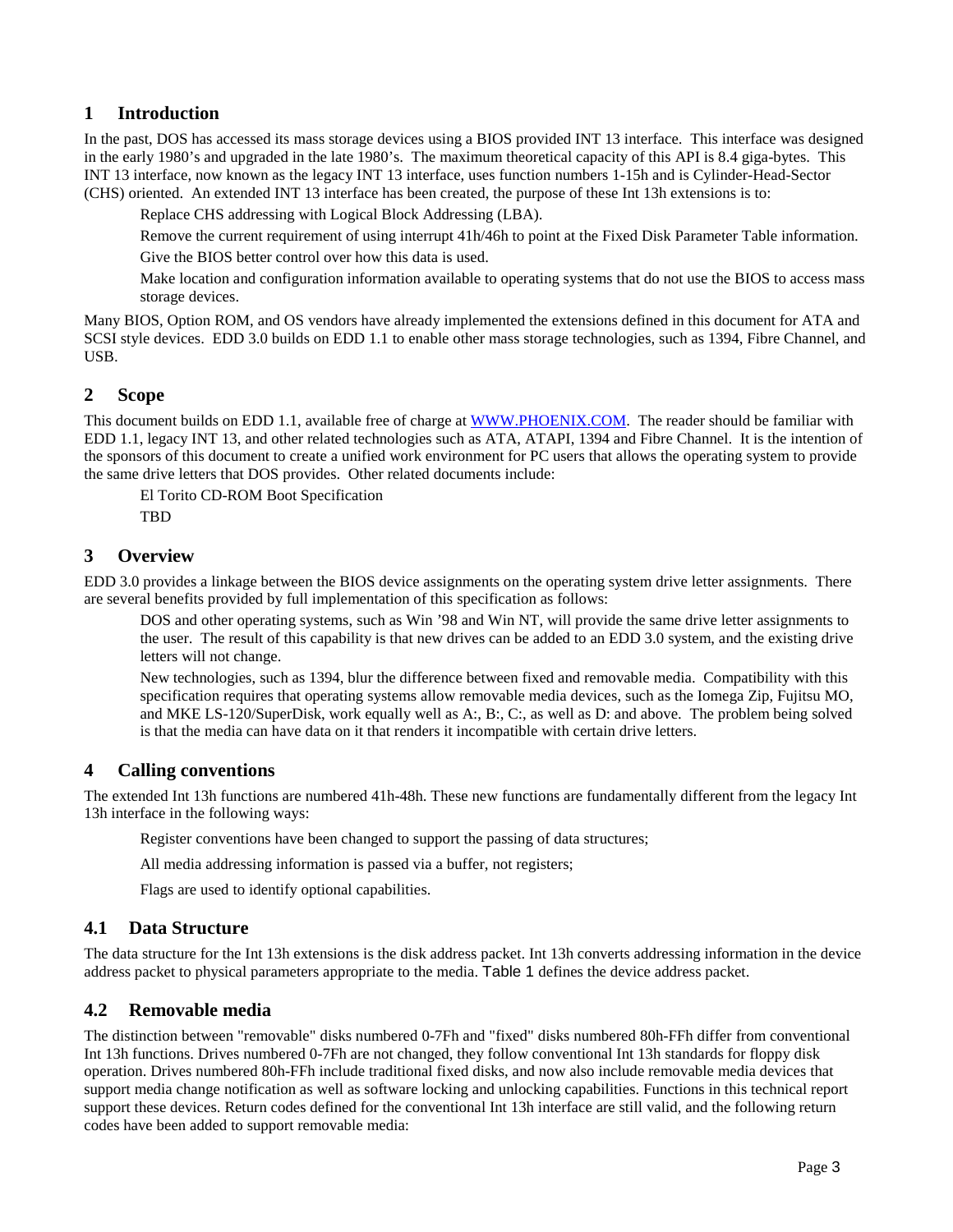- B0h Media Not Locked In Drive;
- B1h Media Locked In Drive;
- B2h Media Not Removable;
- B3h Media In Use;
- B4h Lock Count Exceeded;
- B5h Valid Eject Request Failed;
- B6h Media Present but Read Protected.

| <b>Offset</b>    | <b>Type</b> | <b>Description</b>                                                                                                                                                                                                                                                                                                                                 |
|------------------|-------------|----------------------------------------------------------------------------------------------------------------------------------------------------------------------------------------------------------------------------------------------------------------------------------------------------------------------------------------------------|
| $\boldsymbol{0}$ | <b>Byte</b> | Packet size in bytes. Shall be 16 (10h) or greater. If the packet size is less than 16<br>the request is rejected with CF=1h and AH=01h. Packet sizes greater than 16 are<br>not rejected, the additional bytes beyond 16 shall be ignored.                                                                                                        |
| 1                | <b>Byte</b> | Reserved, must be 0                                                                                                                                                                                                                                                                                                                                |
| $\overline{c}$   | <b>Byte</b> | Number of blocks to transfer. This field has a maximum value of 127 (7Fh). A<br>block count of 0 means no data is transferred. If a value greater than 127 is<br>supplied the request is rejected with CF=1 and AH=01.                                                                                                                             |
| 3                | <b>Byte</b> | Reserved, must be 0                                                                                                                                                                                                                                                                                                                                |
| $\overline{4}$   | Double word | Address of transfer buffer. The is the buffer which Read/Write operations will use<br>to transfer the data. This is a 32-bit address of the form Seg:Offset. If this field is<br>set to FFFF: FFFF then the address of the transfer buffer is found at offset 10h                                                                                  |
| 8                | Quad word   | Starting logical block address, on the target device, of the data to be transferred.<br>This is a 64 bit unsigned linear address. If the device supports LBA addressing this<br>value should be passed unmodified. If the device does not support LBA addressing<br>the following formula holds true when the address is converted to a CHS value: |
|                  |             | $LBA = (C_1 * H_0 + H_1) * S_0 + S_1 - 1$                                                                                                                                                                                                                                                                                                          |
|                  |             | Where:<br>$C_1$ = Selected Cylinder Number<br>$H_0$ = Number of Heads (Maximum Head Number + 1)<br>$H_1$ = Selected Head Number<br>$S_0$ = Maximum Sector Number<br>$S_1$ = Selected Sector Number                                                                                                                                                 |
|                  |             | For ATA compatible drives, with less than or equal to 15,482,880 logical sectors,<br>the $H_0$ and $S_0$ values are supplied by WORDS 3 and 6 of the IDENTIFY DEVICE<br>command.                                                                                                                                                                   |
| 10 <sub>h</sub>  | Quad word   | 64 bit flat address of the transfer buffer. The is the buffer which Read/Write<br>operations will use to transfer the data if the data at offset 4 is invalid.                                                                                                                                                                                     |

#### **Table 1 Device address packet**

## **4.3 Int 13h interface subsets**

It is permissible for a BIOS to support only certain subsets of the Int 13h extensions. These subsets are defined in this technical report. If a subset is supported then all functions within that subset shall be supported. The supported subsets shall be determined via the check extensions present function. If a function is not supported and that function is subsequently invoked, then the function rejects the request with CF=1, AH=01h. There are three subsets defined, at least one of these shall be supported

## **4.3.1 Fixed disk access subset**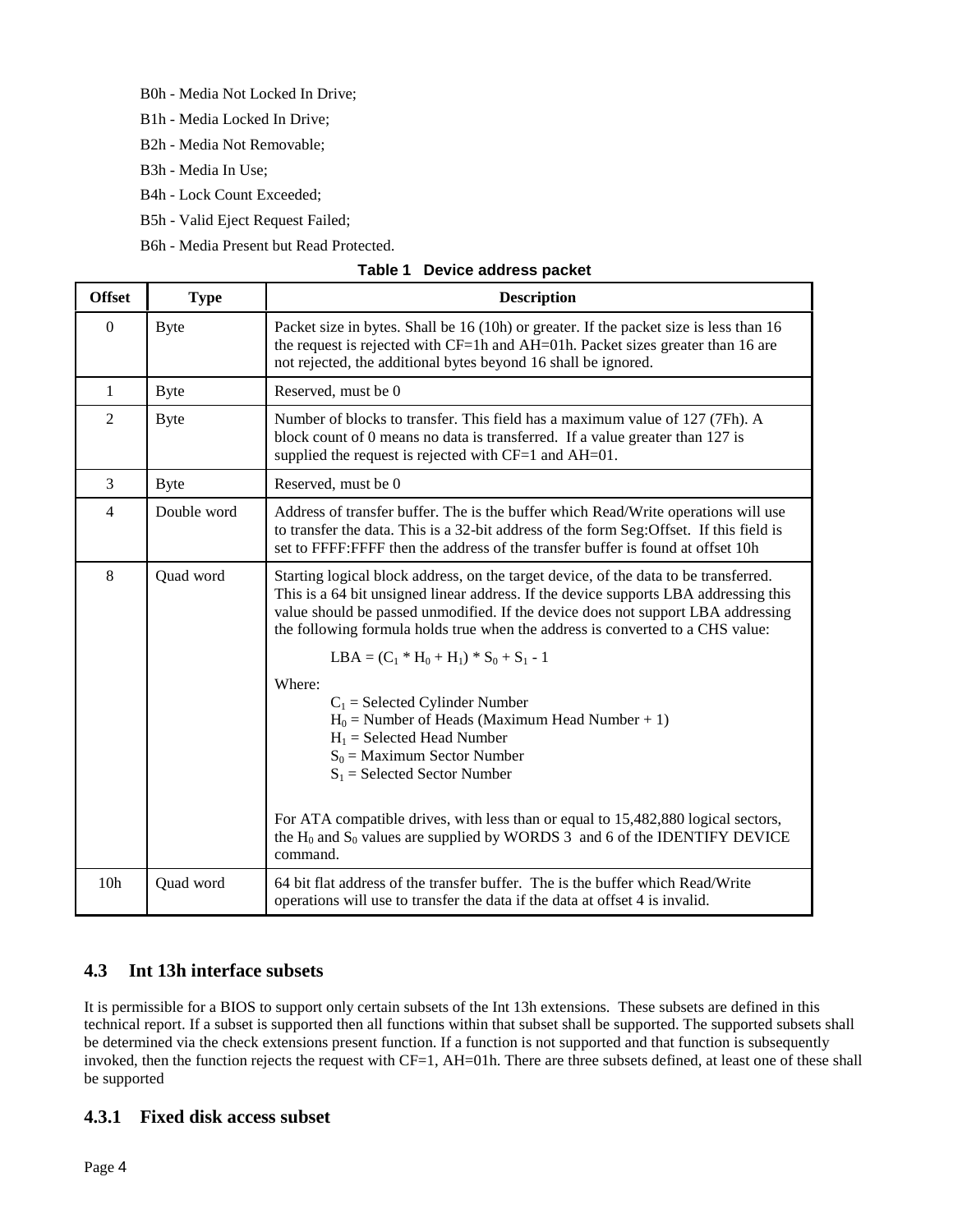These functions support basic access to devices using the disk address packet structure as follows:

Check extensions present (41h); Extended read (42h); Extended write (43h); Verify sectors (44h); Extended seek (47h); Get drive parameters (48h).

## **4.3.2 Drive locking and ejecting subset**

These functions support software control of media locking and ejecting as follows:

Check extensions present (41h);

Lock/unlock media (45h);

Eject drive (46h);

Get drive parameters (48h);

Get extended disk change status (49h);

The Int 15h removable media eject intercept.

## **4.3.3 Enhanced disk drive (EDD) support subset**

These functions provide EDD support as follows:

Check extensions present (41h);

Get parameters with EDD extensions (48h);

## **5 Int 13h extensions**

The INT 13 extensions define an API for accessing a variety of mass storage devices, up to 16 mega-tera sectors  $(2^{64}$  sectors) in size. The expected lifetime of this interface is in excess of 15 years,

### **5.1 Check extensions present**

Entry:

AH - 41h BX - 55AAh DL - Drive number

Exit:

carry clear

AH - Version of extensions = 30h

AL - Internal use only

BX - AA55h

CX - Interface support bit map (seeTable 2 )

carry set

AH - error code (01h, Invalid Command)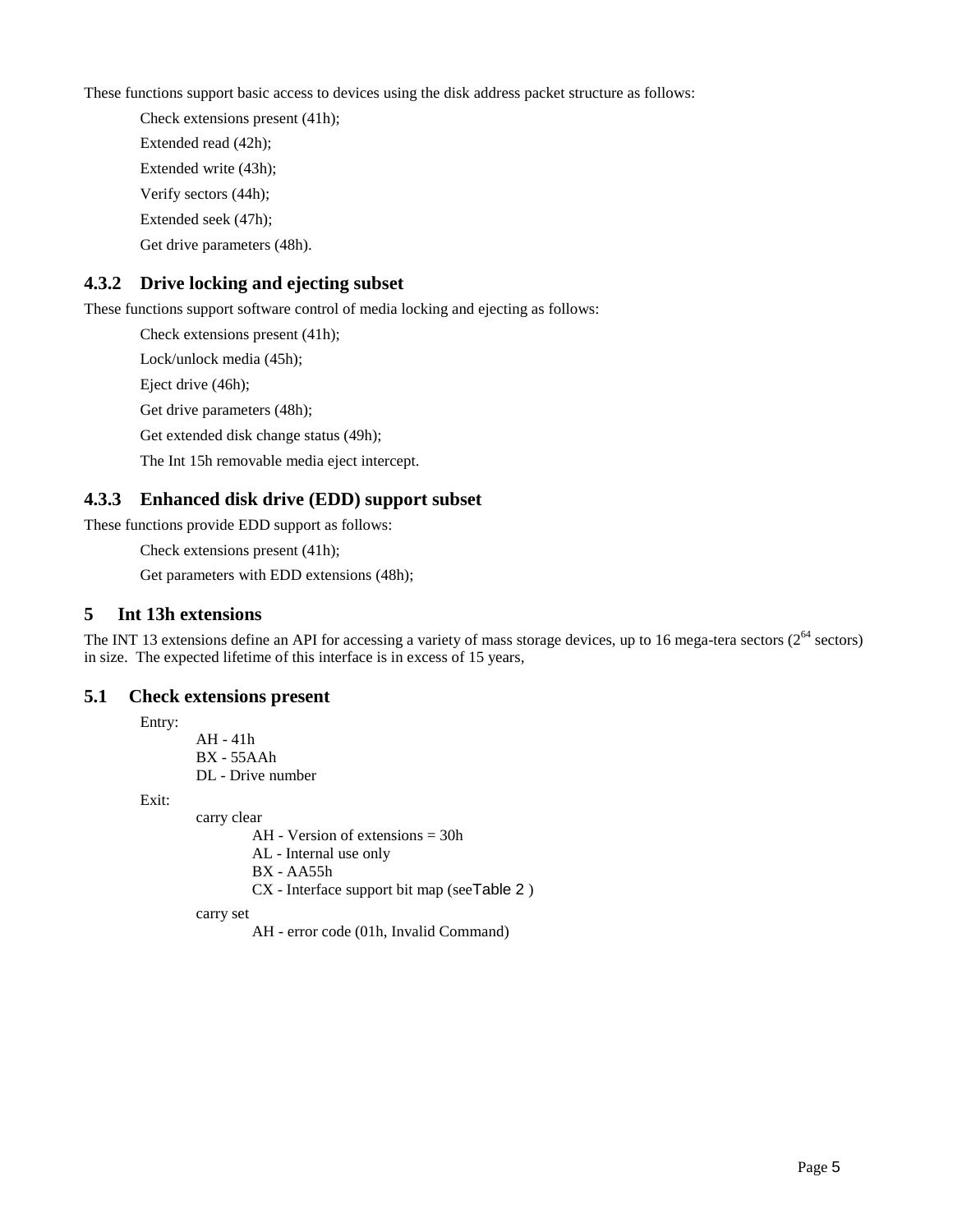|  | Table 2 Extension result buffer |  |  |
|--|---------------------------------|--|--|
|--|---------------------------------|--|--|

| Bit      | <b>Description</b>                     |
|----------|----------------------------------------|
|          | 1 - Fixed disk access subset           |
|          | 1 - Drive locking and ejecting subset  |
|          | 1 - Enhanced disk drive support subset |
| $3 - 15$ | Reserved, must be 0                    |

This function is used to check for the presence of Int 13h extensions. If the carry flag is returned set, the extensions are not supported for the requested drive. If the carry flag is returned cleared, BX shall be checked for the value AA55h to confirm that the extensions are present. If BX is AA55h, the value of CX is checked to determine what subsets of this interface are supported for the requested drive. At least one subset must be supported. The version of the extensions is 30h. This indicates that the Int 13h extensions are compliant with this specification.

### **5.2 Extended read**

Entry:

AH - 42h DL - Drive number DS:SI - Disk address packet

Exit:

```
carry clear
        AH - 0carry set
        AH - error code
```
This function transfer sectors from the device to memory. In the event of an error, the block count field of the disk address packet contains the number of good blocks read before the error occurred.

#### **5.3 Extended write**

Entry:

AH - 43h AL - 0 or 1, write with verify off 2, write with verify on DL - Drive number DS:SI - Disk address packet

Exit:

carry clear AH - 0 carry set AH - error code

This function transfer sectors from memory to the device. If write with verify is not supported, this function rejects the request with AH=01h, CF=1. Function 48h is used to detect if write with verify is supported. In the event of an error, the block count field of the disk address packet contains the number of blocks written before the error occurred. AL also contains the values  $0, 1,$  or  $2$ . This function rejects all other values with AH=01h, CF=1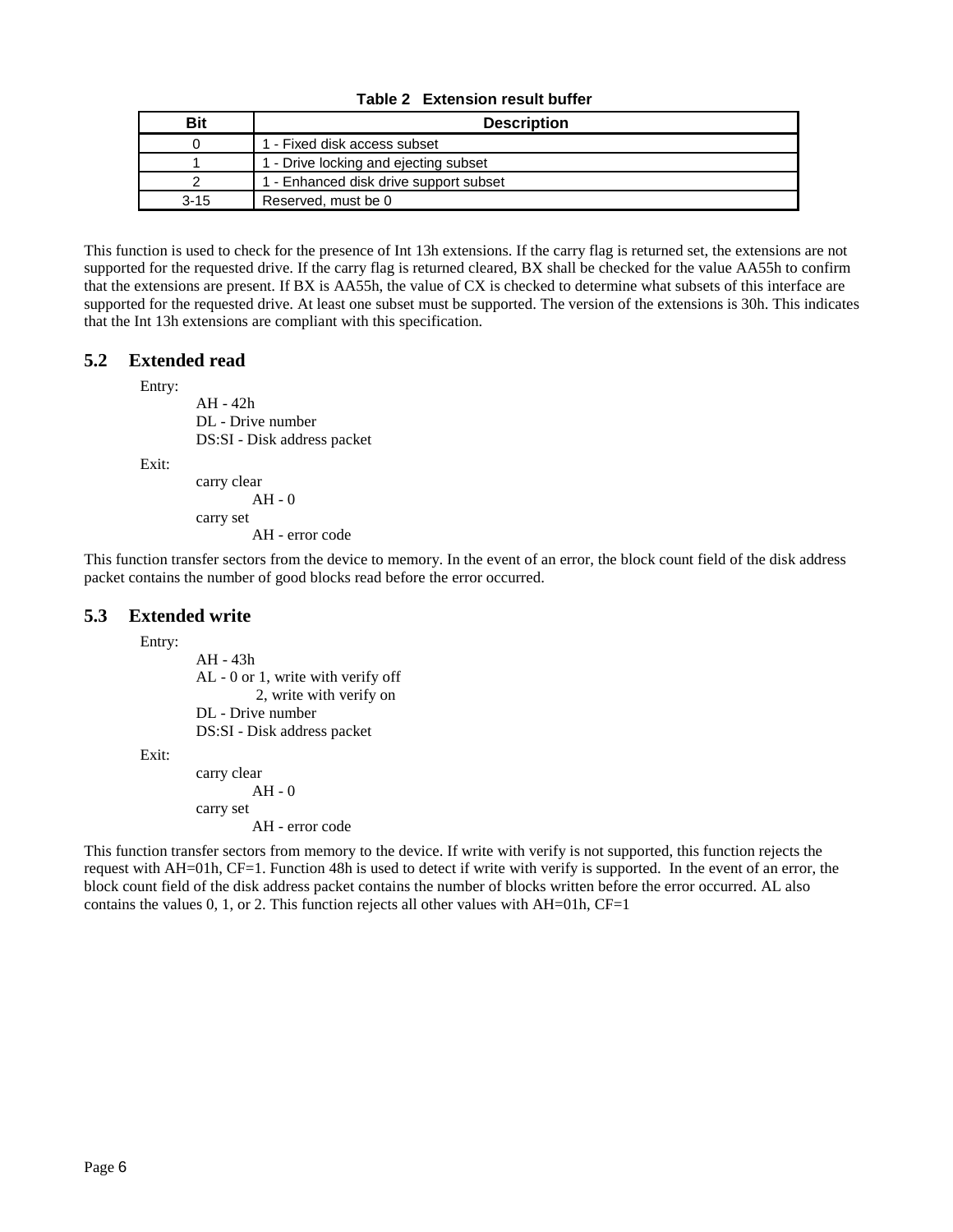#### **5.4 Verify sectors**

Entry:

AH - 44h DL - Drive number DS:SI - Disk address packet

Exit:

```
carry clear
         AH - 0
carry set
         AH - error code
```
This function verifies sectors without transferring data between the device and system memory. When an error is reported the block count field of the disk address packet is filled in with the number of blocks verified before the error occurred.

#### **5.5 Lock/unlock media**

Entry:

AH - 45h AL - 0 - Lock media in drive 1 - Unlock media in drive 2 - Return lock/unlock status 3h-FFh - Invalid DL - Drive number

Exit:

```
carry clear
         AH - 0AL - 1 if device is locked, 0 if not
carry set
         AH - error code.
```
This function logically locks/unlocks removable media in a specific device. All removable media devices numbered 80h and above require this function. If a fixed disk (non-removable device) supports the media locking and ejecting subset, this function always returns with success, AH=0, CF=0. There must be support for up to 255 locks per device. A device shall not be unlocked until all locks to that device have been released with unlock commands. Excess unlock calls return with carry set and AH = B0h, "Device Not Locked". If the number of locks supported value is exceeded on a lock request, this function rejects the request with carry set and AH = B4h, "Lock Count Exceeded". Locking a device without media present is a valid operation. On return from a lock or unlock request, AL contains the lock state of the media as maintained by the BIOS. This provides for unlock requests when the lock count is greater than 0. In this case, the media remains locked. Any physical locking and unlocking of the media is implementation dependent, but system software operates on the assumption that locked media cannot be removed without an unlock request. After power-on, or a system reset, all devices automatically enter an unlocked state.

### **5.6 Eject removable media**

Entry:

Exit:

```
AH - 46h
AI - OhDL - Drive number
```
carry clear  $AH - 0$ carry set AH - error code

This function will eject media from the specified device. If a fixed disk (non-removable device) supports the media locking and ejecting interface subset, this function always returns CF=1, AH = B2h, "Volume Not Removable". An attempt to eject media locked in a device must return with CF=1, AH = B1h, "Media Locked In Device". This function represents a request to remove media from the selected device. Actual ejection is implementation dependent, but system software that issues or observes this function should flush any buffers it is holding. If this function is issued for a device without media the request is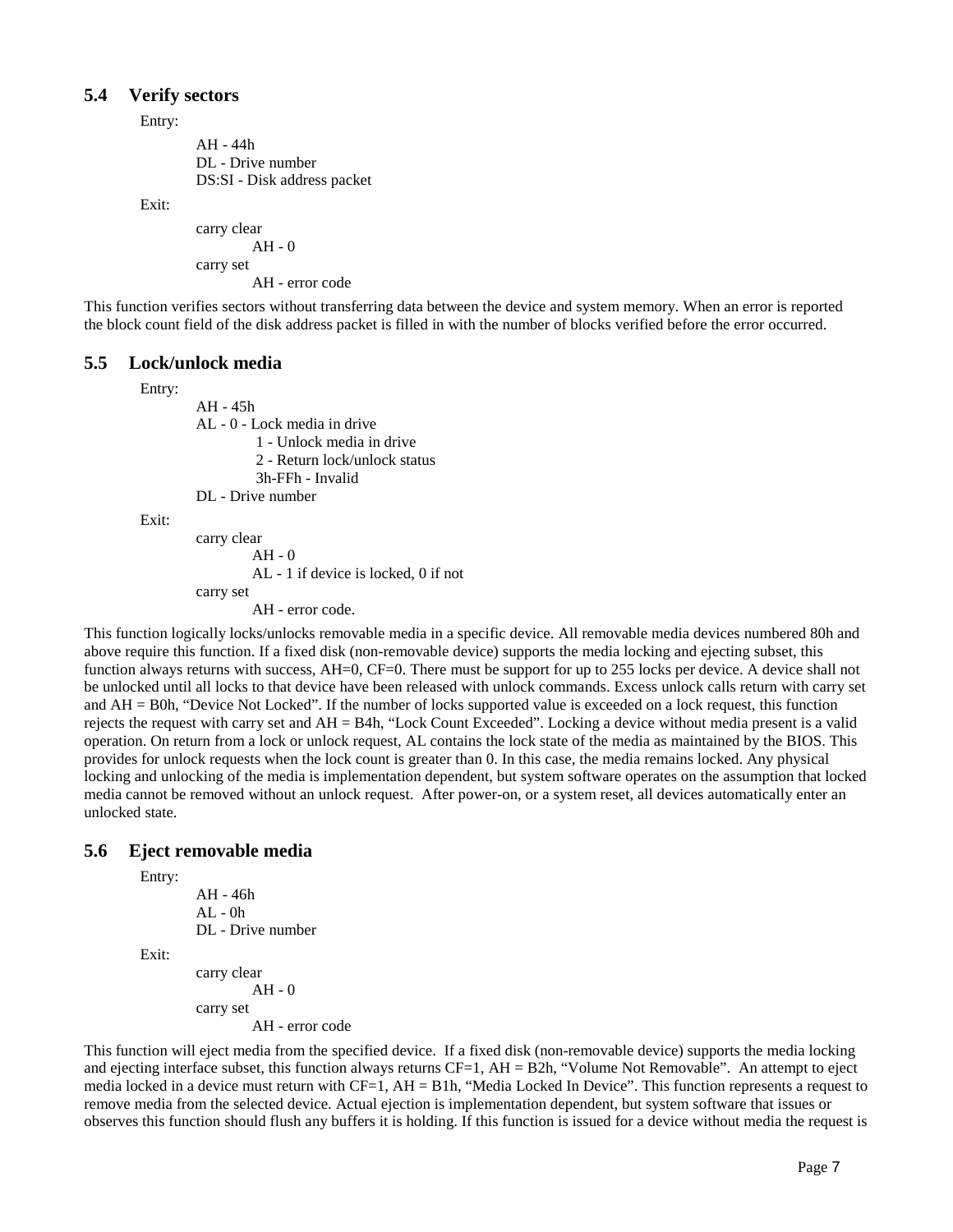returned with CF=1, AH = 31h, "No Media In Device". If this call is issued to an unlocked removable media device that has media present, an Int 15h, Fn 52h (removable media eject) is issued to determine if eject removable media may proceed with the ejection request. If Int 15h returns an error the ejection request is rejected. If the ejection request is accepted, followed by an unrecoverable error, this function returns with  $CF=1$ ,  $AH = B5h$  "Valid Eject Request Failed".

## **5.7 Extended seek**

Entry:

AH - 47h DL - Drive number DS:SI - Disk address packet

Exit:

carry clear AH - 0 carry set AH - error code

This function allows the host to provide advanced notification that particular data may be requested by the host in a subsequent command. This command initiates a seek operation. The seek may not be complete when this function completes.

## **5.8 Get drive parameters**

Entry:

AH - 48h DL - Drive number DS:SI - address of result buffer.

Exit:

carry clear AH - 0 DS:SI - address of result buffer carry set AH - error code

This function returns physical device parameters. It is mandatory regardless of the interface subset which is supported. Table 3 defines the result buffer. On entry the first word of the result buffer must be the bufer length in bytes.

| <b>Offset</b>  | <b>Type</b> |                                                                                                                                                                                                                                                                                                                                                                                                           | <b>Description</b>                                                                                                                                                                      |  |
|----------------|-------------|-----------------------------------------------------------------------------------------------------------------------------------------------------------------------------------------------------------------------------------------------------------------------------------------------------------------------------------------------------------------------------------------------------------|-----------------------------------------------------------------------------------------------------------------------------------------------------------------------------------------|--|
| $\Omega$       | Word        | The caller sets this value to the maximum buffer size. If the length of this buffer is less<br>than 30 bytes, this function does not return the pointer to DPT extension. If the buffer size<br>is 30 or greater on entry, it shall be set to 30 on exit. If the buffer size is between 26 and<br>29, it shall be set to 26 on exit. If the buffer size is less than 26 on entry an error is<br>returned. |                                                                                                                                                                                         |  |
| $\mathfrak{D}$ | Word        | 13h interface.                                                                                                                                                                                                                                                                                                                                                                                            | Information Flags. A 1 bit indicates that the feature is available, a 0 bit indicates the<br>feature is not available and will operate in a manner consistent with the conventional Int |  |
|                |             | Bit                                                                                                                                                                                                                                                                                                                                                                                                       | <b>Description</b>                                                                                                                                                                      |  |
|                |             | $\Omega$                                                                                                                                                                                                                                                                                                                                                                                                  | DMA boundary errors are handled transparently                                                                                                                                           |  |
|                |             |                                                                                                                                                                                                                                                                                                                                                                                                           | The geometry returned in bytes 4-15 is valid                                                                                                                                            |  |
|                |             | 2                                                                                                                                                                                                                                                                                                                                                                                                         | Media is removable. Bits 4-6 are not valid if this bit is $\theta$                                                                                                                      |  |
|                |             | 3                                                                                                                                                                                                                                                                                                                                                                                                         | Device supports write verify                                                                                                                                                            |  |
|                |             | 4                                                                                                                                                                                                                                                                                                                                                                                                         | Device has media change notification                                                                                                                                                    |  |
|                |             | 5                                                                                                                                                                                                                                                                                                                                                                                                         | Media is lockable                                                                                                                                                                       |  |

**Table 3 Result buffer**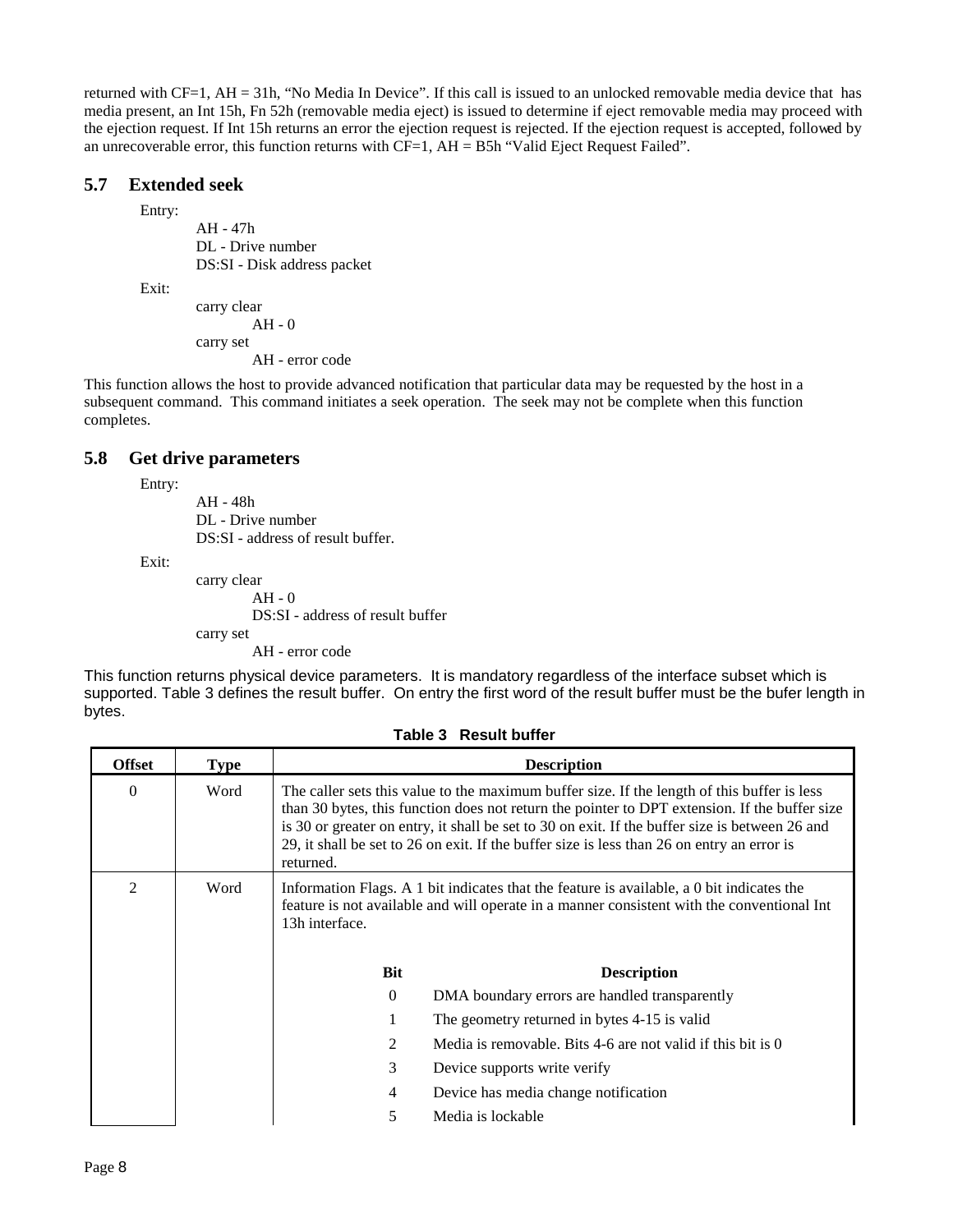| <b>Offset</b>   | <b>Type</b>    | <b>Description</b>                                                                                                                                                                                                                                                                                                                                                                                                                                            |
|-----------------|----------------|---------------------------------------------------------------------------------------------------------------------------------------------------------------------------------------------------------------------------------------------------------------------------------------------------------------------------------------------------------------------------------------------------------------------------------------------------------------|
|                 |                | 6<br>Device geometry is set to maximum and no media is present                                                                                                                                                                                                                                                                                                                                                                                                |
|                 |                | when this bit is set to one                                                                                                                                                                                                                                                                                                                                                                                                                                   |
|                 |                | Reserved<br>$7 - 15$                                                                                                                                                                                                                                                                                                                                                                                                                                          |
| $\overline{4}$  | Double<br>word | Number of physical cylinders. This is 1 greater than the maximum cylinder number. Use<br>Int 13h Fn 08h to find the logical number of cylinders.                                                                                                                                                                                                                                                                                                              |
| 8               | Double<br>word | Number of physical heads. This is 1 greater than the maximum head number. Use Int 13h<br>Fn 08h to find the logical number of heads.                                                                                                                                                                                                                                                                                                                          |
| 12              | Double<br>word | Number of physical sectors per track. This number is the same as the maximum sector<br>number because sector addresses are 1 based. Use Int 13h Fn 08h to find the logical<br>number of sectors per track.                                                                                                                                                                                                                                                    |
| 16              | Quad word      | Number of physical sectors. This is 1 greater then the maximum sector number. If this<br>field is greater than 15,482,880 then word 2, bit 1 is cleared to 0.                                                                                                                                                                                                                                                                                                 |
| 24              | Word           | Number of bytes in a sector.                                                                                                                                                                                                                                                                                                                                                                                                                                  |
| 26              | Double<br>word | Pointer to the Device Parameter Table Extension (DPTE). This field follows the<br>seg: offset address format. The DPTE is only present if Int 13h, Fn 41h, CX register bit 2<br>is equal to 1. This field points to a temporary buffer that the BIOS may invalidate on<br>subsequent Int 13h calls. A value of FFFFh: FFFFh in this field means that the pointer is<br>invalid. If the length of this result buffer is less than 30, the DPTE is not present. |
| 30              | Word           | 0BEDDh - Key, indicates presence of Device Path Information                                                                                                                                                                                                                                                                                                                                                                                                   |
| $\overline{32}$ | <b>Byte</b>    | Length of Device Path Information including the key. $= 36$                                                                                                                                                                                                                                                                                                                                                                                                   |
| 33              | <b>Byte</b>    | $Reserved = 0$                                                                                                                                                                                                                                                                                                                                                                                                                                                |
| 34              | Word           | $Reserved = 0$                                                                                                                                                                                                                                                                                                                                                                                                                                                |
| 36              | <b>ASCII</b>   | Host bus type, 4 bytes<br>PCI<br><b>PCI Local Bus</b><br><b>ISA</b><br>Legacy 16 bit fixed bus                                                                                                                                                                                                                                                                                                                                                                |
| 40              | <b>ASCII</b>   | Interface type, 8 bytes<br><b>ATA</b><br>ATA/ATAPI-4 compliant device using ATA commands<br><b>ATAPI</b><br>ATA/ATAPI-4 compliant device using ATAPI commands<br><b>SCSI</b><br>SCSI compliant device<br><b>USB</b><br>USB Mass Storage compliant device<br>1394<br>1394 Mass Storage device<br><b>FIBRE</b><br>Fibre Channel                                                                                                                                 |
| 48              | Qword          | Interface Path, 8 bytes. See below for format information                                                                                                                                                                                                                                                                                                                                                                                                     |
| 56              | Qword          | Device Path. See below for format information.                                                                                                                                                                                                                                                                                                                                                                                                                |
| 64              | <b>Byte</b>    | $Reserved = 0$                                                                                                                                                                                                                                                                                                                                                                                                                                                |
| 65              | <b>Byte</b>    | Checksum for Device Path Information include the 0BEDDh signature. 2's<br>complement of the sum of offset 30-64. The sum of offset 30-65 is 0.                                                                                                                                                                                                                                                                                                                |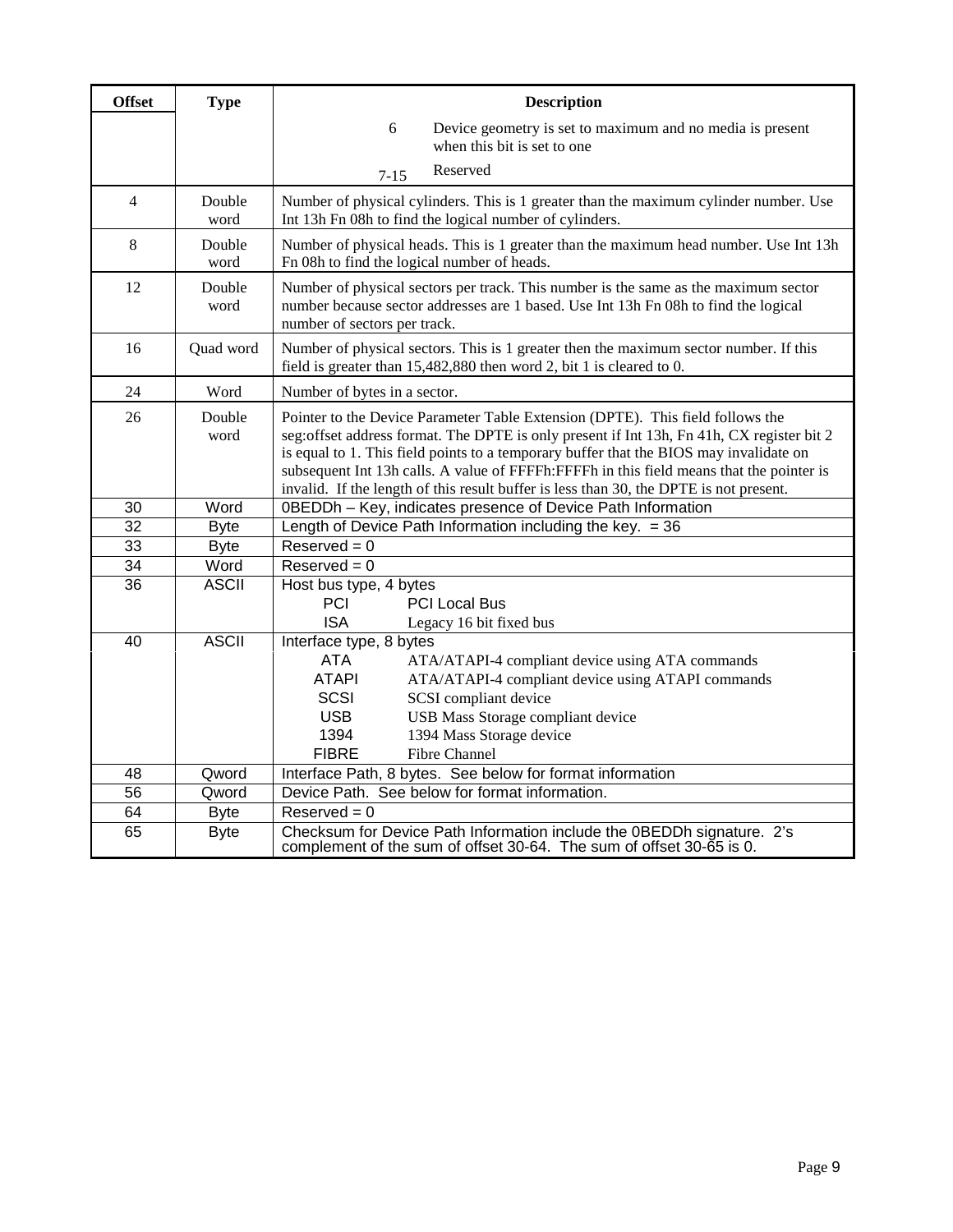## **5.8.1 Interface Path**

The Interface Path field at offset 48 allows software external to a system BIOS to locate mass storage device interface chips. The format of this field is dependent on the Host Bus type, offset 36-39 of the result buffer. The following formats are currently defined:

| <b>Host Bus Type</b> | <b>Offset</b> | <b>Type</b>  | <b>Definition</b>   |
|----------------------|---------------|--------------|---------------------|
| Legacy               | 16            | Word         | 16 bit base address |
|                      | 18            | Word         | $Reserved = 0$      |
|                      | 20            | Dword        | $Reserved = 0$      |
| PCI                  | 16            | Byte         | <b>Bus</b>          |
|                      | 17            | <b>B</b> yte | Slot                |
|                      | 18            | Byte         | Function            |
|                      | 19            | <b>B</b> yte | $Reserved = 0$      |
|                      | 20            | Dword        | $Reserved = 0$      |

**Table 4 Interface Path Definitions**

## **5.8.2 Device Path**

The Device Path at offset 56 combined with the Interface Path allows software external to a system BIOS to locate a specific mass storage device. The Device Path field provides a path from an interface to a specific device. The format of the Device Path is dependent on the Interface type, offset 40-47. The following formats are currently defined:

| <b>Host Bus Type</b> | <b>Offset</b> | <b>Type</b> | <b>Definition</b>                       |
|----------------------|---------------|-------------|-----------------------------------------|
| <b>ATA</b>           | 24            | Byte        | $0 = Master, 1 = Slave$                 |
|                      | 25            | Byte        | $Reserved = 0$                          |
|                      | 26            | Word        | $Reserved = 0$                          |
|                      | 28            | Dword       | $Reserved = 0$                          |
| <b>ATAPI</b>         | 24            | Byte        | $0 = Master, 1 = Slave$                 |
|                      | 25            | Byte        | Logical Unit Number                     |
|                      | 26            | Word        | $Reserved = 0$                          |
|                      | 28            | Dword       | $Reserved = 0$                          |
| <b>SCSI</b>          | 24            | Byte        | Logical Unit Number                     |
|                      | 25            | Byte        | $Reserved = 0$                          |
|                      | 26            | Word        | $Reserved = 0$                          |
|                      | 28            | Dword       | $Reserved = 0$                          |
| <b>USB</b>           | 24            | Byte        | TBD                                     |
|                      | 25            | Byte        | $Reserved = 0$                          |
|                      | 26            | Word        | $Reserved = 0$                          |
|                      | 28            | Dword       | $Reserved = 0$                          |
| 1394                 | 24            | Qword       | 64 bit General Unique Identifier (GUID) |
| <b>FIBRE</b>         | 24            | <b>Byte</b> | 64 bit Word Wide Number (WWN)           |

#### **Table 5 Device Path Definitions**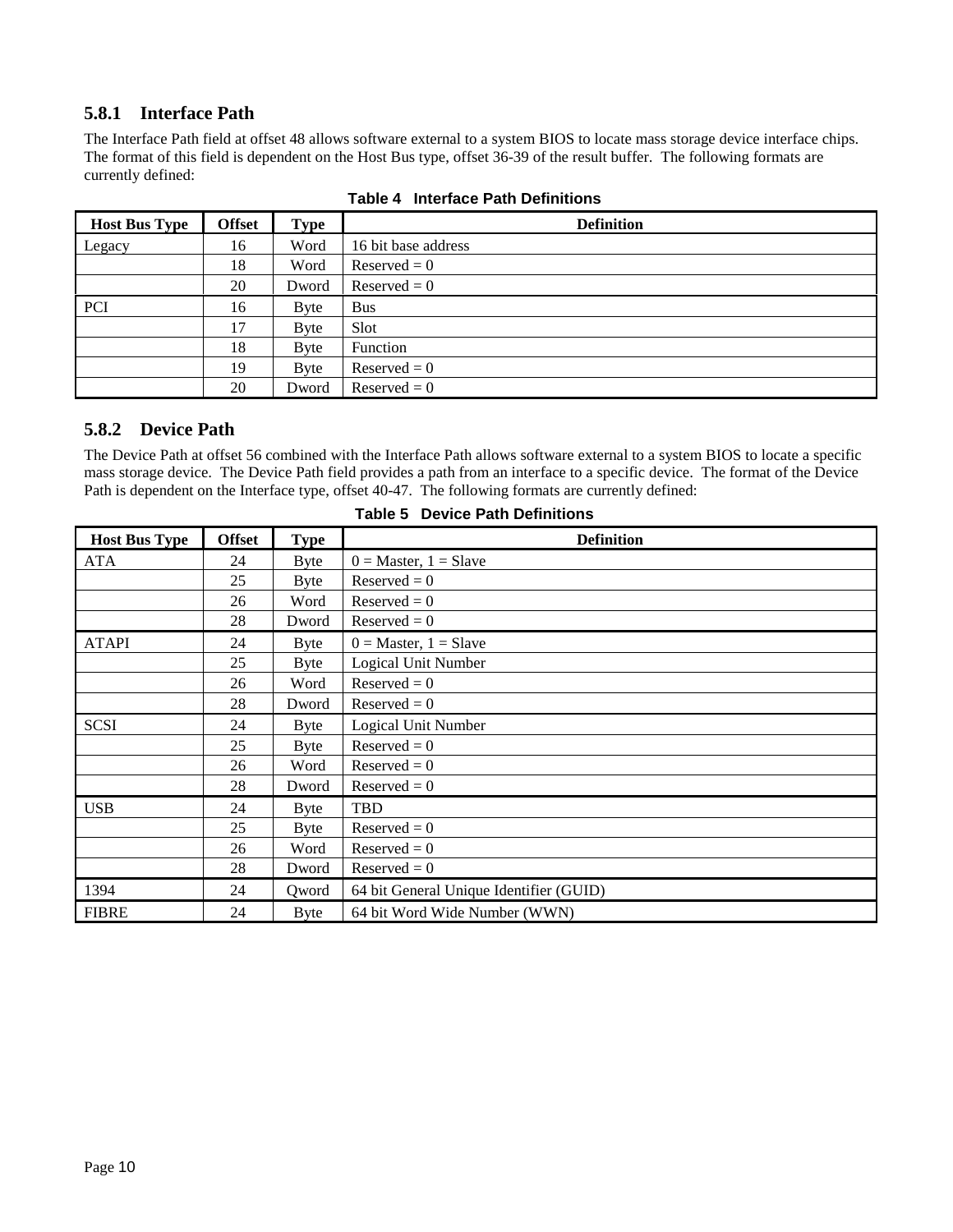## **5.8.3 Device Parameter Table Extension (DPTE)**

The DPTE provides hardware configuration information to applications that bypass Int 13h for accessing an ATA device.

| <b>Offset</b>   | <b>Type</b> | <b>Description</b>                                               |
|-----------------|-------------|------------------------------------------------------------------|
| $0 - 1$         | Word        | I/O port base address                                            |
| $2 - 3$         | Word        | Control port address                                             |
| 4               | <b>Byte</b> | Head register upper nibble                                       |
|                 |             | bit $0-3$<br>0                                                   |
|                 |             | bit 4<br>ATA DEV bit                                             |
|                 |             | bit 5<br>1                                                       |
|                 |             | bit 6<br>LBA enable $(1 =$ enabled)                              |
|                 |             | bit 7<br>1                                                       |
| 5               | <b>Byte</b> | <b>BIOS Vendor Specific.</b>                                     |
| $\overline{6}$  | <b>Byte</b> | IRQ information                                                  |
|                 |             | IRQ for this drive<br>bits $0-3$                                 |
|                 |             | bits 4-7<br>0                                                    |
| $\overline{7}$  | <b>Byte</b> | Block count for ATA READ/WRITE MULTIPLE commands                 |
| 8               | <b>Byte</b> | <b>DMA</b> information                                           |
|                 |             | bits $0-3$<br>DMA channel                                        |
|                 |             | bits 4-7<br>DMA type                                             |
| 9               | <b>Byte</b> | PIO information                                                  |
|                 |             | bits $0-3$<br>PIO type                                           |
|                 |             | bits $4-7$<br>0                                                  |
| $10 - 11$       | Word        | BIOS selected hardware specific option flags                     |
|                 |             | Fast PIO accessing enabled<br>bit 0                              |
|                 |             | bit 1<br>DMA accessing enabled                                   |
|                 |             | ATA READ/WRITE MULTIPLE accessing enabled<br>bit 2               |
|                 |             | bit 3<br>CHS translation enabled                                 |
|                 |             | bit 4<br><b>LBA translation enabled</b>                          |
|                 |             | bit 5<br>Removable media                                         |
|                 |             | bit 6<br><b>ATAPI</b> device                                     |
|                 |             | bit 7<br>32-bit transfer mode                                    |
|                 |             | bit 8<br>ATAPI device uses command packet interrupt              |
|                 |             | bits 9-10<br><b>Translation type</b>                             |
|                 |             | <b>bit 11</b><br>Ultra DMA accessing enabled                     |
| 12-13h          | Word        | bits 12-15<br>Reserved, shall be 0                               |
|                 |             | Reserved, shall be 0                                             |
| 14              | <b>Byte</b> | 11h, revision level of this table.                               |
| $\overline{15}$ | <b>Byte</b> | Checksum, 2's complement of the 8 bit unsigned sum of bytes 0-14 |

| Table 6 Device parameter table extension |  |
|------------------------------------------|--|
|------------------------------------------|--|

#### **5.8.3.1 Offset 0-1 - I/O port base**

This word is the address of the data register in the ATA Command Block. Any application that provides a proprietary interface to the device may use this base address.

#### **5.8.3.2 Offset 2-3 - control port base**

This word is the address of the ATA Control Block register. Any application which provides a proprietary interface to the device may use this address.

### **5.8.3.3 Offset 4 - head prefix**

The upper nibble of this byte is logically ORed with the head number, or upper 4 bits of the LBA, each time the disk is addressed. It contains the ATA DEV bit and the LBA addressing bit which are preset, and makes these functions transparent to any software using this extension.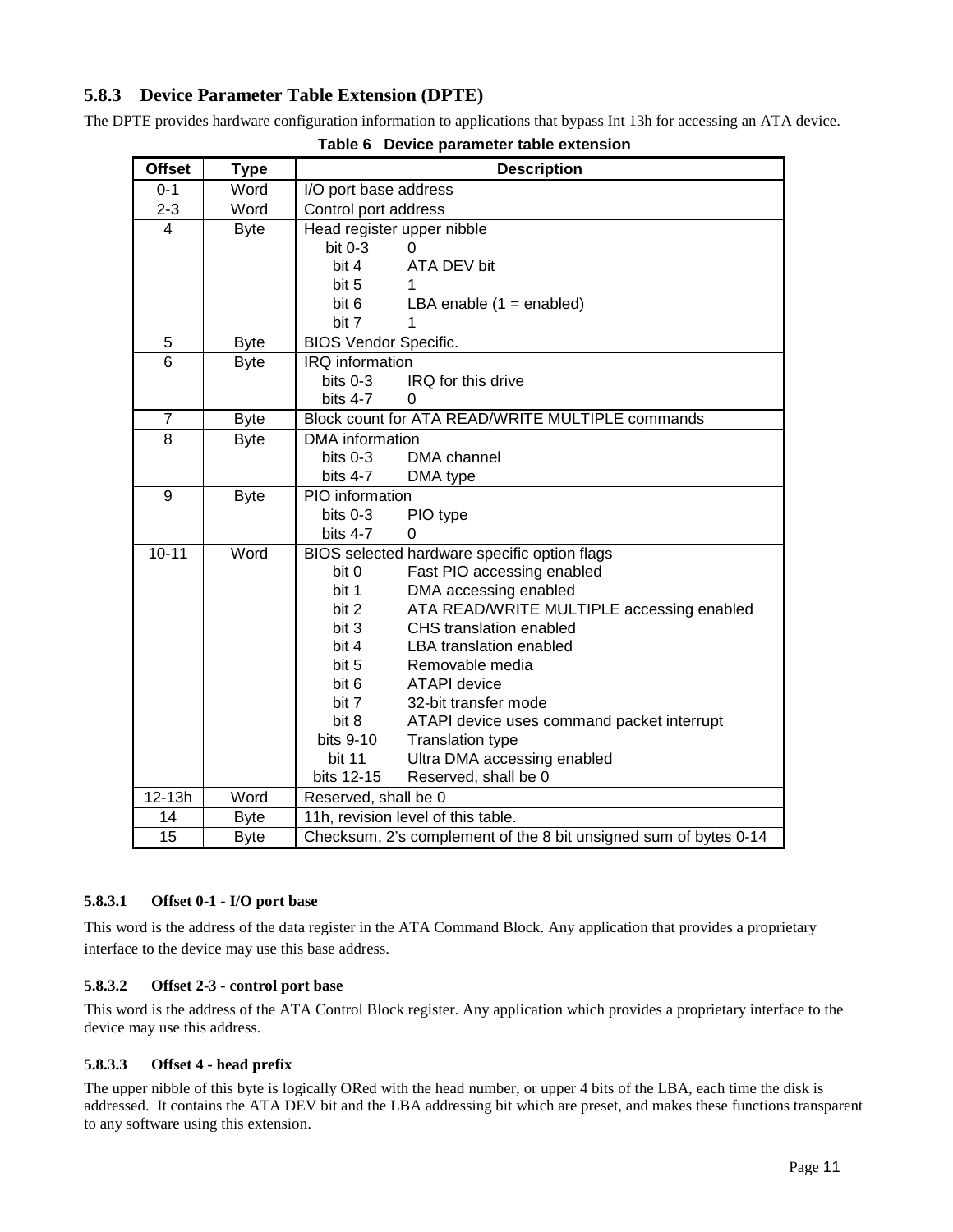#### **5.8.3.4 Offset 5 - Internal use only**

For BIOS use only.

#### **5.8.3.5 Offset 6 - IRQ number**

Each ATA channel requires an interrupt. This byte identifies which IRQ is used by this device's channel.

#### **5.8.3.6 Offset 7 - READ/WRITE MULTIPLE command block count**

If the drive was configured to use the READ/WRITE MULTIPLE command, then this field contains the block size of the transfer, in sectors, used by the BIOS.

#### **5.8.3.7 Offset 8 - DMA channel/Multiword DMA Type**

If the BIOS has configured the system to perform multi-word DMA data transfers in place of the normal PIO transfers, this field specifies the DMA mode in the upper nibble, as per the ATA-2 or later definition, and the DMA Channel in the lower nibble. ATA Channels that conform to SFF-8038i set the DMA channel to 0. Note that the DMA Type field does not follow the format of the data returned by the drive. The value of the DMA mode is not limited to 2.

#### **5.8.3.8 Offset 9 - PIO type**

If the BIOS has configured the system to perform PIO data transfers other than mode 0, this field specifies the PIO mode as per the ATA-2 or later definition.

#### **5.8.3.9 Offset 10-11 - BIOS selected hardware specific option flags**

These bytes specify the current system configured enabled by the BIOS. They have a bit for each of the options listed below.

#### **5.8.3.9.1 Bit 0 - fast PIO**

If the system is configured for a PIO mode greater than 0, this bit is set to 1 and byte 9 (PIO Type) shall be used to configure the system. If this bit is 0, the PIO-Type field shall be ignored.

#### **5.8.3.9.2 Bit 1 - fast DMA**

If the system is configured for DMA, this bit is set to 1 and byte 8 (DMA Channel/DMA Type) should be used to configure the system. If this bit and bit 11, section 3.5.9.11, are 0, then the DMA Channel/DMA Type field shall be ignored.

#### **5.8.3.9.3 Bit 2 - ATA READ/WRITE MULTIPLE**

If the system is configured for multi-sector transfers, this bit is set to 1 and byte 7 (sector count) specifies the number of sectors used for each data transfer. If block PIO is disabled, ignore the block count field.

#### **5.8.3.9.4 Bit 3 - CHS translation**

If the disk-drive reports more than 1024 cylinders in the IDENTIFY DEVICE command data, this bit is set to 1.

#### **5.8.3.9.5 Bit 4 - LBA translation**

If the system is configured for LBA type addressing, this bit is set to 1. When LBA translation is on, the Extended Int 13h interface (Fn 41h-48h) pass LBA values directly to the device. The conventional Int 13h interface ignores this bit and always uses CHS. LBA-type addressing is available on drives with less than 1024 cylinders, and therefore bit 3 (CHS translation) is independent from bit 4 (LBA translation).

#### **5.8.3.9.6 Bit 5 - removable media**

If the device supports removable media, this bit is set to 1 and the extended Int 13h drive locking and ejecting subset shall also be supported.

#### **5.8.3.9.7 Bit 6 - ATAPI device**

If this ATA device uses the packet interface (ATAPI) as defined in ATA/ATAPI-4, this bit is set to 1.

#### **5.8.3.9.8 Bit 7 - 32-bit transfer mode**

If the BIOS has configured the host adapter to perform 32-bit wide data transfers, this bit is set to 1.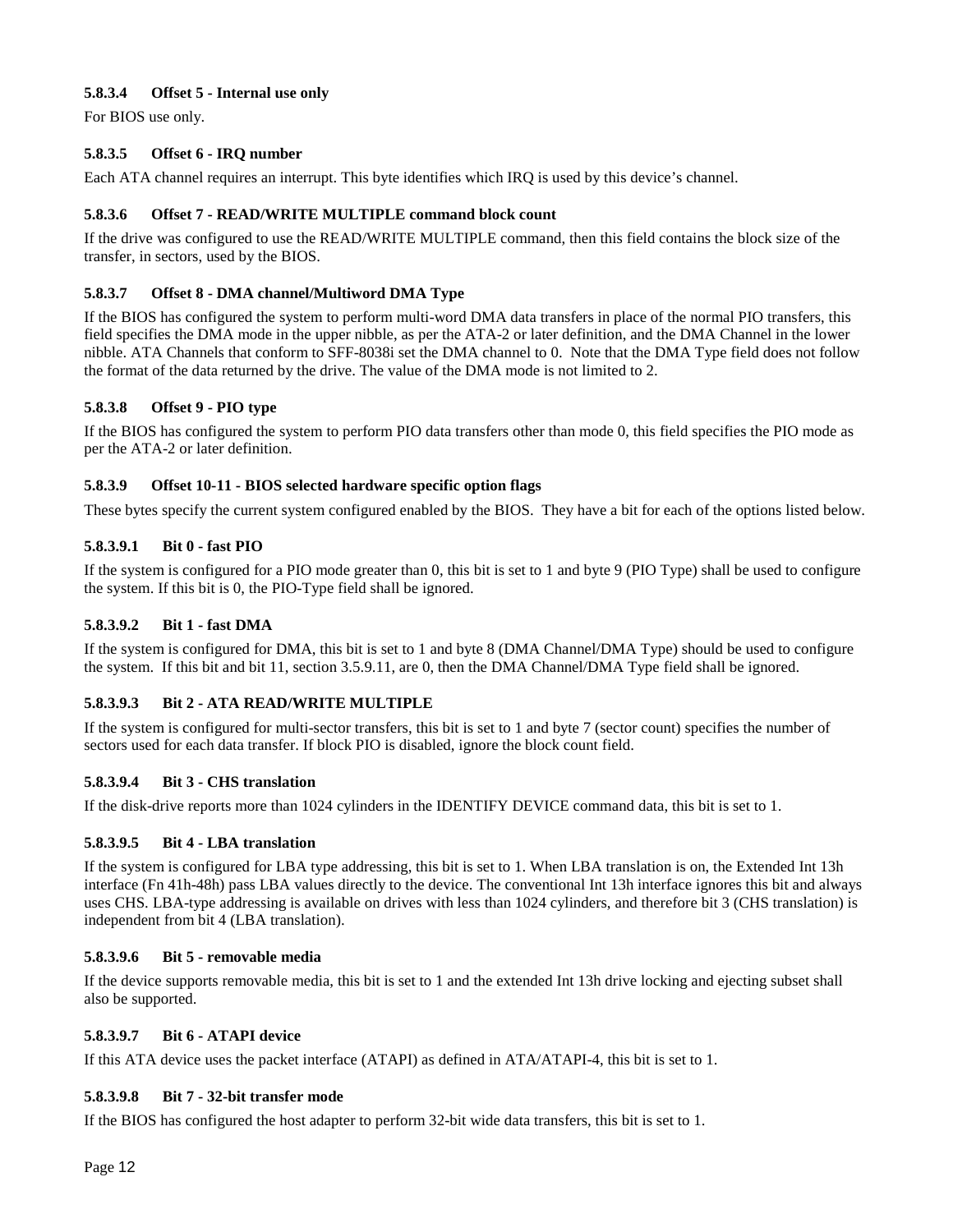#### **5.8.3.9.9 Bit 8 - ATAPI device uses command packet interrupt**

If bit 6 is set to zero, then this field is ignored and must be 0. If bit 6 is set to one, this bit indicates how the ATAPI devices signals it is ready to receive a packet command. When this bit is 1, it indicates that the ATAPI device returns an interrupt, and sets DRQ, when it is ready for a packet. When this bit is 0, it indicates that the ATAPI device sets DRQ, without an interrupt, when it is ready for a packet.

#### **5.8.3.9.10 Bits 9-10 - translation type**

If bit 3 is zero then this field is ignored and must be 0. If bit 3 is 1 then this field identifies the geometric translation shown in Table 7 .

**Table 7 Translation type**

| <b>Bits 9-10</b> | <b>Description</b>          |  |
|------------------|-----------------------------|--|
| 00               | Bit-shift translation       |  |
| 01               | LBA assisted translation    |  |
| 10               | Reserved                    |  |
| 11               | Vendor specific translation |  |

#### **5.8.3.9.11 Bit 11 - Ultra DMA**

If the system is configured for Ultra DMA, this bit is set to 1 and byte 8 (DMA Channel/DMA Type) should be used to configure the system. If this bit and bit 1, section 3.5.9.2, are 0, then the DMA Channel/DMA Type field shall be ignored.

#### **5.8.3.9.12 Bits 12-15 - Reserved**

Shall be set to 0.

#### **5.8.3.10 Offset 12-13 - Reserved**

Shall be set to 0.

#### **5.8.3.11 Offset 14 - table revision**

This is set to 11h and represents the version of this table.

#### **5.8.3.12 Offset 15 - checksum**

This is the two's complement of the 8 bit unsigned sum of bytes 0 through 14. Adding bytes 0 through 15 shall in all cases produce an 8 bit result of 0.

#### **5.9 Get extended media change status**

Entry:

AH - 49h DL - Drive number

Exit:

carry clear

AH - 00, change-line inactive

carry set

AH - 06, change-line active

This function returns media change status. If it returns with carry flag set, the media has not necessarily been changed; the media change notification may be activated by simply unlocking and locking the device door without removing the media. This function corresponds to Int 13h Function 16h, but explicitly allows any drive number to be passed in. If a nonremovable device supports the Drive Locking and Ejecting interface subset, this function always returns with success, AH=0h, CF=0h. This function clears the media change notification on exit.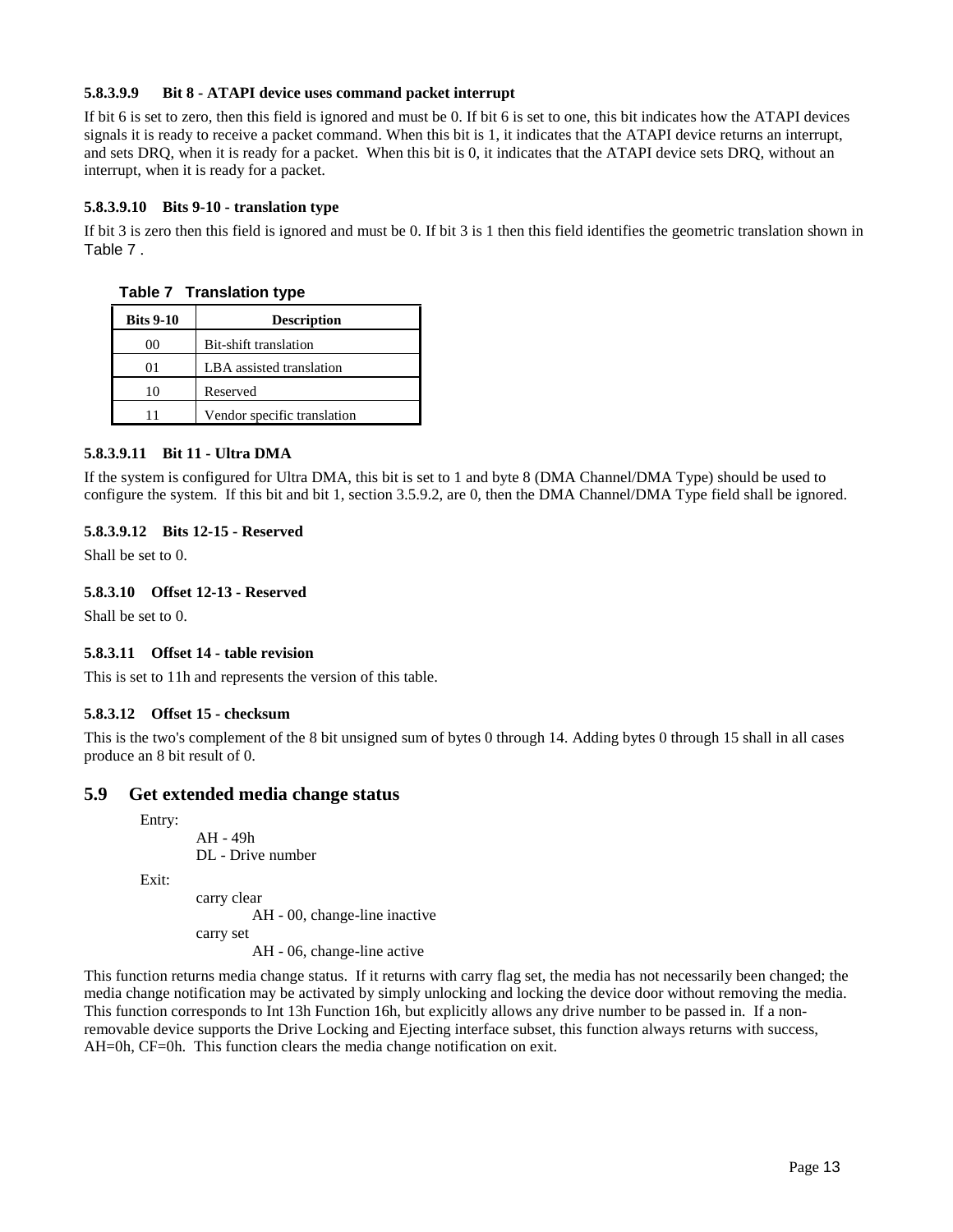### **5.10 Set hardware configuration**

Entry:

| AH - 4Eh                                         |  |
|--------------------------------------------------|--|
| AL - Hardware configuration sub-function (see 9) |  |
| DL - Drive Number.                               |  |

Exit:

carry clear

AH - 0

AL - 0 if command was safe

1 if other devices are affected

carry set

AH - error code

#### **Table 8 Hardware configuration sub-functions**

| AL.            | <b>Sub-function description</b>                                                                              |
|----------------|--------------------------------------------------------------------------------------------------------------|
| 0h             | Enable prefetch                                                                                              |
| 1 <sub>h</sub> | Disable prefetch                                                                                             |
| 2 <sub>h</sub> | Set maximum PIO transfer mode.                                                                               |
| 3h             | Set PIO mode 0. Clear to the minimum PIO transfer rate.                                                      |
| 4h             | Return to default PIO transfer mode. Return the system to the PIO mode enabled by the BIOS setup<br>utility. |
| .5h            | Enable Int 13h DMA maximum mode. Set the maximum rate allowed by both the host adapter and the<br>device.    |
| 6h             | Disable Int 13h DMA                                                                                          |

The purpose of this function is to allow non-hardware-specific software to configure host adapter and devices for optimal operation. ATA channels may have 2 devices attached, but this function operates on a single-device basis. This is accommodated by the value that is returned in AL. If the host adapter supports the requested sub-function on a device basis, AL is set to 0. If the host adapter only supports the setting on an ATA channel basis, AL is set to 1. Once this function has been invoked, all subsequent Int 13h device-access functions use the mode specified by this invocation. This means that if "DMA Maximum" is enabled, Int 13h Fn 02h reads from the device using DMA transfers. The DMA/PIO selections are mutually exclusive. When "DMA Maximum" is enabled, "PIO Maximum" is disabled. If the requested mode change is not supported this function returns with  $CF=1$  and  $AH=1$ 

### **5.11 Send Packet Command**

Entry:

AH - 50h AL - 01 DL – Drive Number ES:BX – Pointer to formatted command packet, (see Table 9).

Exit:

carry clear AH - 0 carry set

AH - error code

| <b>Table 9 Formatted Command Packet</b> |  |
|-----------------------------------------|--|
|                                         |  |

| <b>Offset</b> | 'ype         | <b>Description</b>             |
|---------------|--------------|--------------------------------|
|               | Word         | $Key = 0B055hh$                |
|               | <b>B</b> vte | Length of this record in bytes |
| 3             | <b>Byte</b>  | $Reserved = 0$                 |
| Δ             | <b>B</b> vte | <b>Formatted Packet</b>        |

This function defines a service that the system BIOS will call for sending data to and from a serial packet oriented device. The BIOS will provide this service before the OS is loaded. When an operating system takes control of the serial device